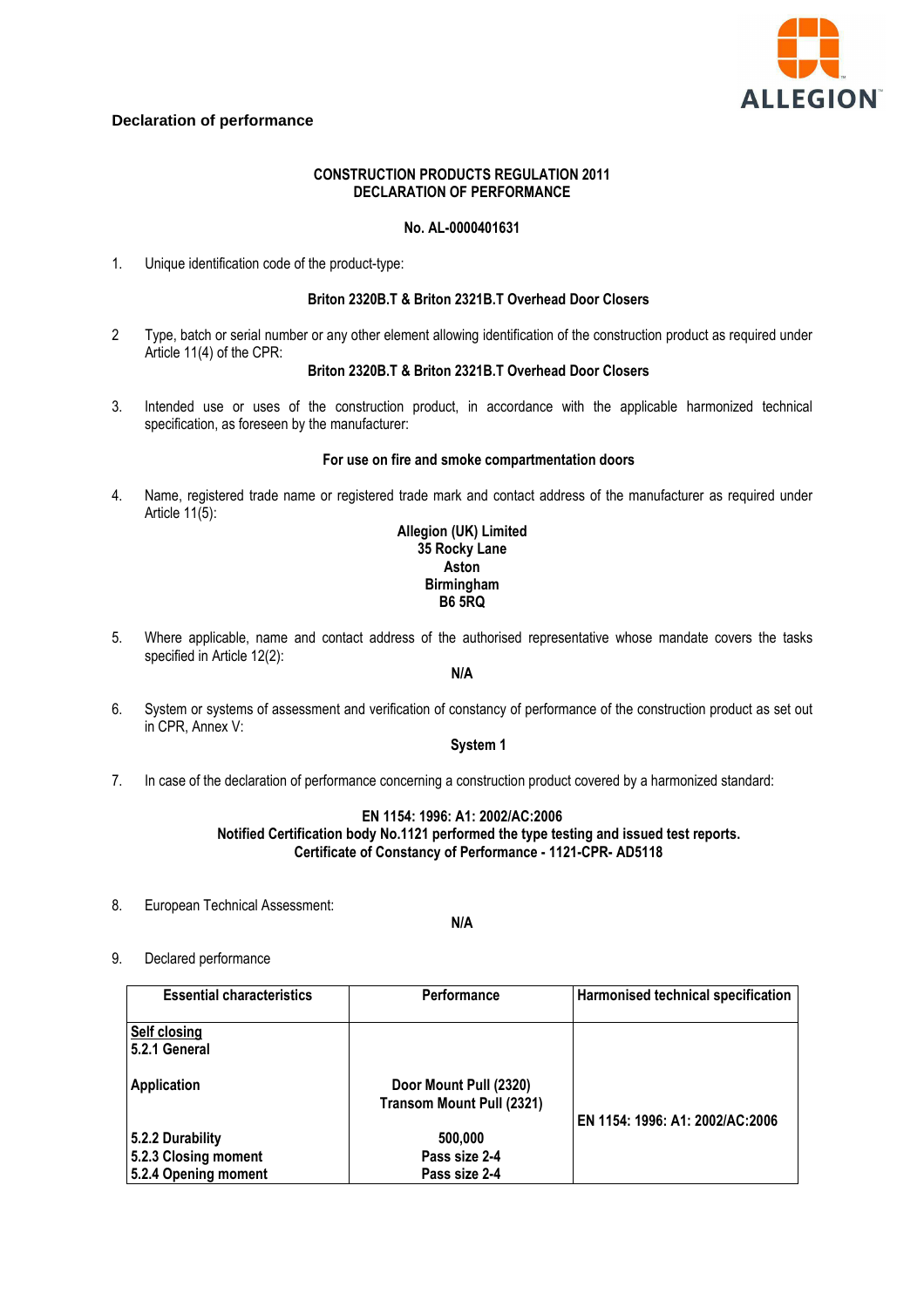| 5.2.5 Efficiency                    | >50% size 2                          |                                    |
|-------------------------------------|--------------------------------------|------------------------------------|
|                                     | >60% size 4                          |                                    |
| 5.2.6 Closing time                  | <b>Pass</b>                          |                                    |
| 5.2.7 Angles of operation           | Grade 4, 180°                        |                                    |
| 5.2.8 Overload performance          | <b>Pass</b>                          |                                    |
| 5.2.9 Temperature dependence        | -15 $^{\circ}$ C to +40 $^{\circ}$ C |                                    |
| 5.2.10 Fluid leakage                | <b>Pass</b>                          |                                    |
| 5.2.11 Damage                       | Pass                                 |                                    |
| 5.2.12 Latch control                | <b>Pass</b>                          |                                    |
| 5.2.13 Backcheck                    | <b>Pass</b>                          |                                    |
| 5.2.14 Delayed Action               | <b>NPD</b>                           |                                    |
| 5.2.15 Adjustable closing force     | Pass                                 |                                    |
| 5.2.16 Zero position (double action | <b>NPD</b>                           |                                    |
| doors only)                         |                                      |                                    |
|                                     |                                      |                                    |
| 5.2.18 Fire / smoke doors           | Grade 1: suitable for use on         |                                    |
|                                     | fire/smoke doors (≥EN3)              |                                    |
| <b>Essential characteristics</b>    | Performance                          | Harmonised technical specification |
|                                     |                                      |                                    |
| <b>Durability of Self Closing</b>   |                                      |                                    |
| 5.2.2 Durability                    | 500,000                              |                                    |
| 5.2.17.1 corrosion                  | Grade 3 (96 hours)                   |                                    |
| 5.2.17.2 corrosion                  | Pass                                 | EN 1154: 1996: A1: 2002/AC:2006    |
|                                     |                                      |                                    |
|                                     |                                      |                                    |
| <b>Dangerous Substances</b>         |                                      |                                    |
| Annex ZA3                           | Pass                                 |                                    |
|                                     |                                      |                                    |

10. The performance of the product identified in points 1 and 2 is in conformity with the declared performance in point 9.

This declaration of performance is issued under the sole responsibility of the manufacturer identified in point 4. Signed for and on behalf of the manufacturer by:

Chris Crampton Controller - Unitary EMEIA, Finance and Accounting

JCamph  $\epsilon$ 

Allegion (UK) Limited 35 Rocky Lane Aston Birmingham B6 5RQ

28th June 2016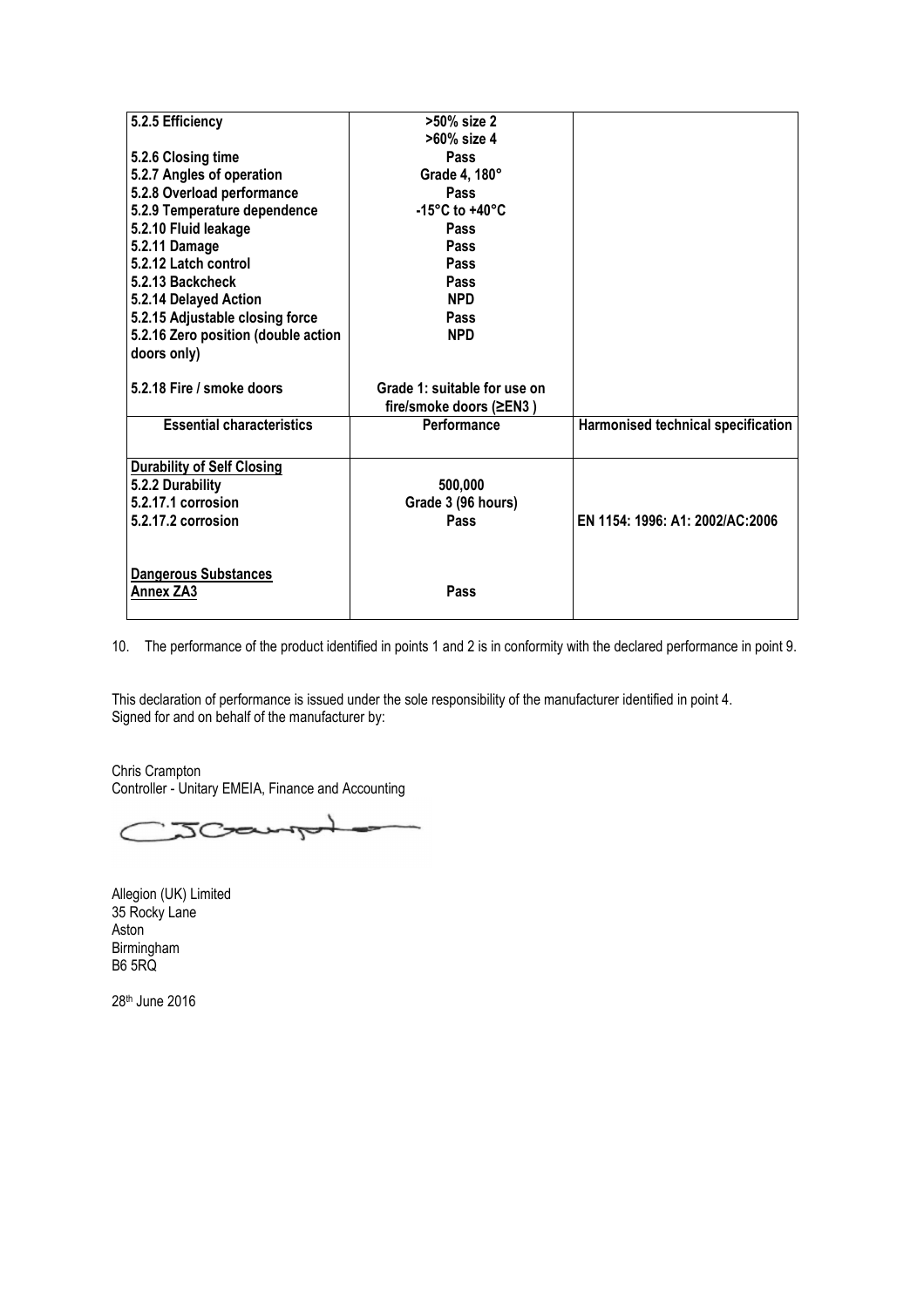

# **Declaration of performance**

### **CONSTRUCTION PRODUCTS REGULATION 2011 DECLARATION OF PERFORMANCE**

# **No. AL-0000401631**

1. Unique identification code of the product-type:

## **Briton 2320B.T & Briton 2321B.T Overhead Door Closers**

2 Type, batch or serial number or any other element allowing identification of the construction product as required under Article 11(4) of the CPR:

#### **Briton 2320B.T & Briton 2321B.T Overhead Door Closers**

3. Intended use or uses of the construction product, in accordance with the applicable harmonized technical specification, as foreseen by the manufacturer:

#### **For use on fire and smoke compartmentation doors**

4. Name, registered trade name or registered trade mark and contact address of the manufacturer as required under Article 11(5):

### **Allegion (UK) Limited 35 Rocky Lane Aston Birmingham B6 5RQ**

5. Where applicable, name and contact address of the authorised representative whose mandate covers the tasks specified in Article 12(2):

# **N/A**

6. System or systems of assessment and verification of constancy of performance of the construction product as set out in CPR, Annex V:

### **System 1**

7. In case of the declaration of performance concerning a construction product covered by a harmonized standard:

### **EN 1154: 1996: A1: 2002/AC:2006 Notified Certification body No.1121 performed the type testing and issued test reports. Certificate of Constancy of Performance - 1121-CPR- AD5118**

8. European Technical Assessment:

**N/A** 

9. Declared performance

| <b>Essential characteristics</b>         | <b>Performance</b>       | Harmonised technical specification |
|------------------------------------------|--------------------------|------------------------------------|
| <b>Self closing</b><br>52.1 General      |                          |                                    |
| <b>Application</b>                       | Door Mount Push (2321)   |                                    |
| 5.2.2 Durability<br>5.2.3 Closing moment | 500.000<br>Pass size 2-4 | EN 1154: 1996: A1: 2002/AC:2006    |
| 5.2.4 Opening moment                     | Pass size 2-4            |                                    |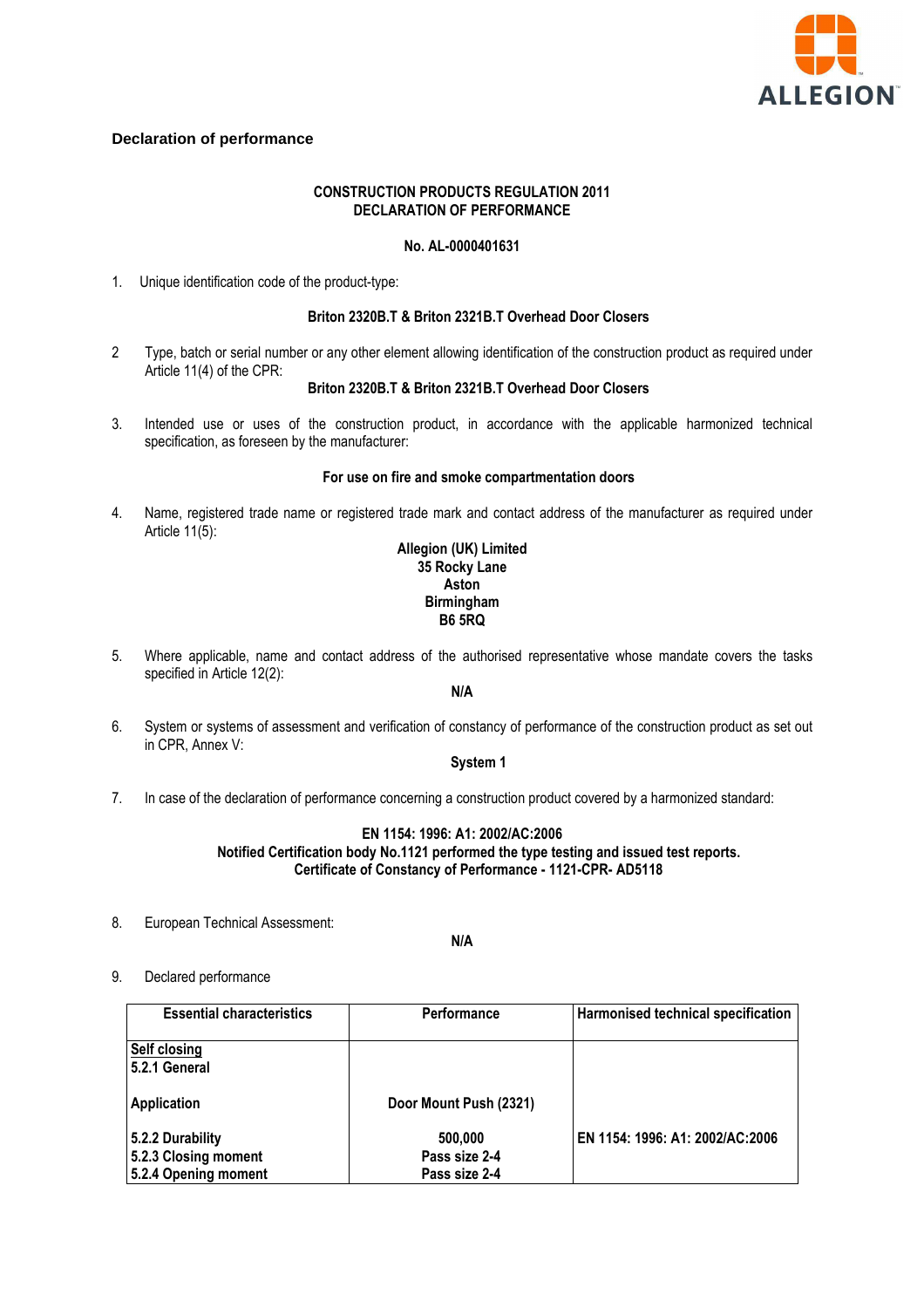| 5.2.5 Efficiency                    | >50% size 2                        |                                    |
|-------------------------------------|------------------------------------|------------------------------------|
|                                     | >60% size 4                        |                                    |
| 5.2.6 Closing time                  | <b>Pass</b>                        |                                    |
| 5.2.7 Angles of operation           | Grade 3, (>105°<180°)              |                                    |
| 5.2.8 Overload performance          | <b>Pass</b>                        |                                    |
| 5.2.9 Temperature dependence        | -15 $\degree$ C to +40 $\degree$ C |                                    |
| 5.2.10 Fluid leakage                | Pass                               |                                    |
| 5.2.11 Damage                       | Pass                               |                                    |
| 5.2.12 Latch control                | <b>Pass</b>                        |                                    |
| 5.2.13 Backcheck                    | <b>Pass</b>                        |                                    |
| 5.2.14 Delayed Action               | <b>NPD</b>                         |                                    |
| 5.2.15 Adjustable closing force     | Pass                               |                                    |
| 5.2.16 Zero position (double action | <b>NPD</b>                         |                                    |
| doors only)                         |                                    |                                    |
|                                     |                                    |                                    |
| 5.2.18 Fire / smoke doors           | Grade 1: suitable for use on       |                                    |
|                                     | fire/smoke doors (≥EN3)            |                                    |
| <b>Essential characteristics</b>    | Performance                        | Harmonised technical specification |
|                                     |                                    |                                    |
| <b>Durability of Self Closing</b>   |                                    |                                    |
| 5.2.2 Durability                    | 500,000                            |                                    |
| 5.2.17.1 corrosion                  | Grade 3 (96 hours)                 |                                    |
| 5.2.17.2 corrosion                  | Pass                               | EN 1154: 1996: A1: 2002/AC:2006    |
|                                     |                                    |                                    |
|                                     |                                    |                                    |
| <b>Dangerous Substances</b>         |                                    |                                    |
| Annex ZA3                           | Pass                               |                                    |
|                                     |                                    |                                    |

10. The performance of the product identified in points 1 and 2 is in conformity with the declared performance in point 9.

This declaration of performance is issued under the sole responsibility of the manufacturer identified in point 4. Signed for and on behalf of the manufacturer by:

Chris Crampton Controller - Unitary EMEIA, Finance and Accounting

JCample  $\epsilon$ 

Allegion (UK) Limited 35 Rocky Lane Aston Birmingham B6 5RQ

28th June 2016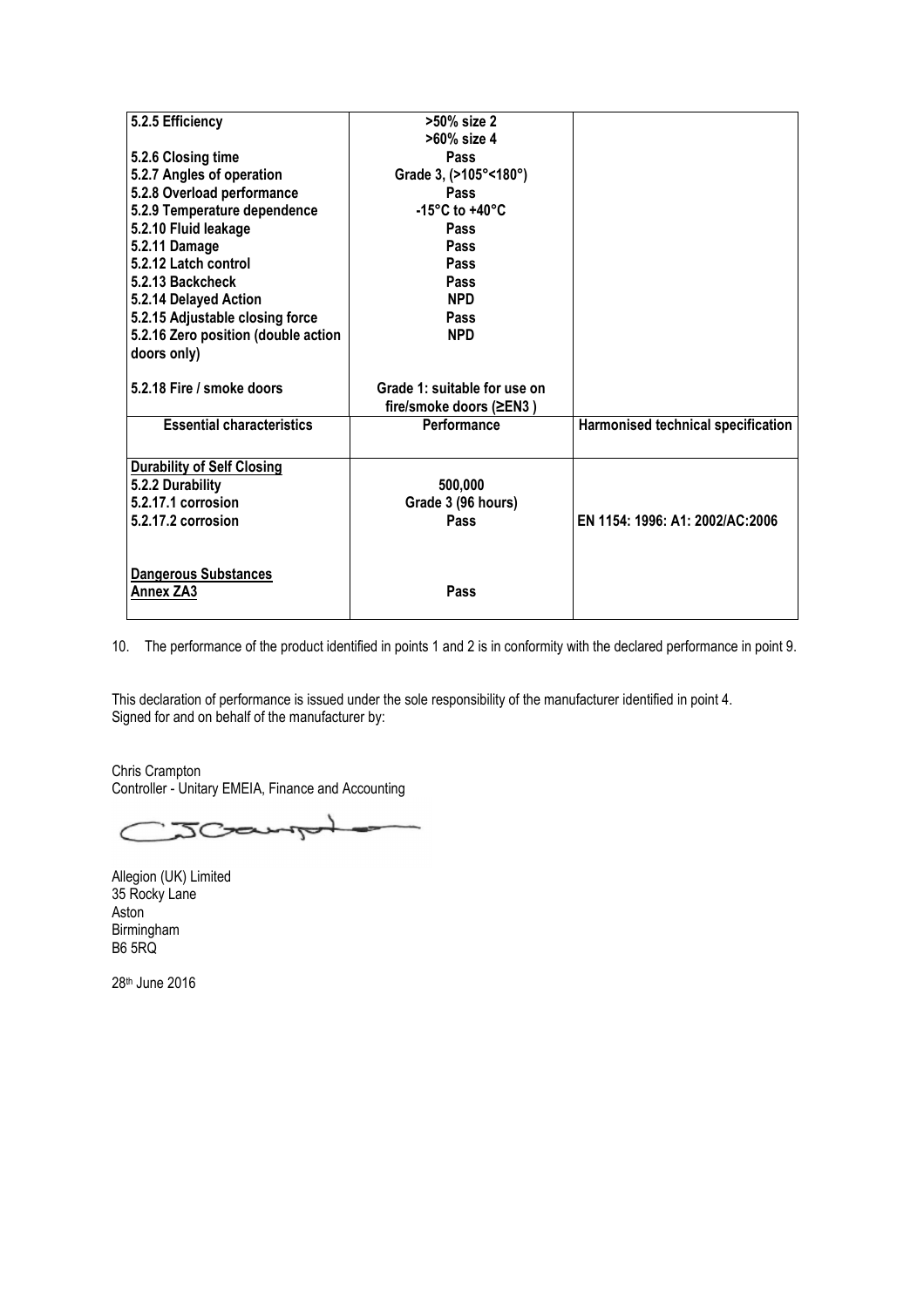

## **Declaration of performance**

## **CONSTRUCTION PRODUCTS REGULATION 2011 DECLARATION OF PERFORMANCE**

## **No. AL-0000401631**

2. Unique identification code of the product-type:

#### **Briton 2320B.T & Briton 2321B.T Overhead Door Closers**

2 Type, batch or serial number or any other element allowing identification of the construction product as required under Article 11(4) of the CPR:

# **Briton 2320B.T & Briton 2321B.T Overhead Door Closers**

3. Intended use or uses of the construction product, in accordance with the applicable harmonized technical specification, as foreseen by the manufacturer:

#### **For use on fire and smoke compartmentation doors**

4. Name, registered trade name or registered trade mark and contact address of the manufacturer as required under Article  $11(5)$ :

## **Allegion (UK) Limited 35 Rocky Lane Aston Birmingham B6 5RQ**

5. Where applicable, name and contact address of the authorised representative whose mandate covers the tasks specified in Article 12(2):

## **N/A**

6. System or systems of assessment and verification of constancy of performance of the construction product as set out in CPR, Annex V:

## **System 1**

7. In case of the declaration of performance concerning a construction product covered by a harmonized standard:

### **EN 1154: 1996: A1: 2002/AC:2006 Notified Certification body No.1121 performed the type testing and issued test reports. Certificate of Constancy of Performance - 1121-CPR- AD5118**

8. European Technical Assessment:

**N/A** 

9. Declared performance

| <b>Essential characteristics</b>    | <b>Performance</b>        | Harmonised technical specification |
|-------------------------------------|---------------------------|------------------------------------|
| <b>Self closing</b><br>52.1 General |                           |                                    |
| <b>Application</b>                  | Transom Mount Push (2320) |                                    |
| 5.2.2 Durability                    | 500,000                   | EN 1154: 1996: A1: 2002/AC:2006    |